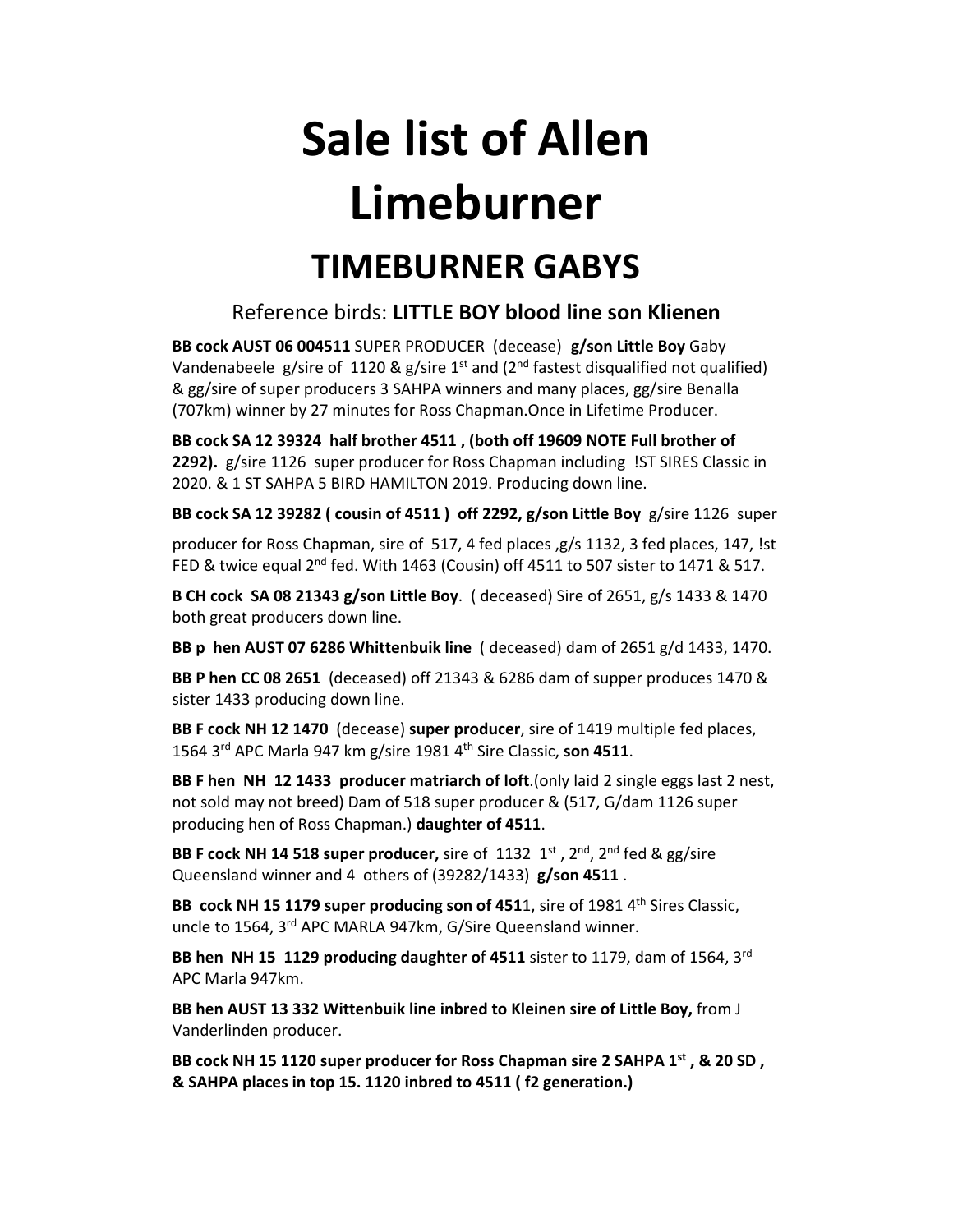**BB hen NH 15 1126 super producer for Ross Chapman sire of 1st SAHPA & 1st Sires classic plus many places. GG grand daughter 4511.**

**BB P Hen PRV 16 2531 inbred grand daughter 4511, dam of 1st SAHPA Benalla for Ross Chapman.**

**SALE BIRDS OF PRODUCERS AND OR PERFORMANCE BIRDS. Note all gabys are inbred to Kleinen sire of Littleboy, all birds are above average quality, & all birds should improve any loft.** The 2020 birds from last season all flown 200km are selected to be mated to either inbred or cross bred birds to produce race birds that you could expect to win.

**LOT 1 BB cock LM 20 1213** off (1478/14668) inbred son of 4511 to Chapman hen.

**LOT 2 BB P cock LM 20 1217** off (1113/1132) inbred to 2651, off fed winner.

**LOT 3 BB hen LM 20 12 121**1 inbred g/daughter of 4511 of (1440/1364) half B & S.

**LOT 4 BB hen LM 20 1222** inbred to 4511 off (2533/**1463 fed winne**r.) G/son/D.

**LOT 5 BB hen LM 20 1223** inbred to 4511 off (2533/**1463 fed winner**.) G/son/D.

**LOT 6 BB cock LM 20 1231** off son of 4511, (1167/332 Gaby hen) off Top racing son of 4511.

**LOT 7 BB cock LM 20 1236** inbred to 4511 (2024/1462) g/son to inbred daughter.

**LOT 8 B CH hen LM 20 1276** off son of 4511, (1167/332 Gaby hen) off Top racing son of 4511.

**LOT 9 BB hen LM 20 1285** inbred to 4511 off (2533/1463 fed winner) G/son/inbred D.

**LOT 10 B CHF hen LM 20 1207** off 558/1407 G/son 4511 & inbred g/daughter both top performers, cock multiple performances, hen 2<sup>nd</sup> fed.

**LOT 11 PENC hen LM 20 1269** inbred to 4511 off 1440/1364 inbred son to daughter.

**THE FOLLOWING GABYS PURCHASED FROM J. VANDERLINDEN ALL PRODUCERS**.

**LOT 12 BB cock SA 12 39282 super producer Grand son Little Boy off 2292**. sire of 517 & 518, 12840, 507, fed winners & producer of fed winners, g/sire 1126 super producer for Ross Chapman, strengthening the LITTLE BOY Dominance.

**LOT 13 BB cock SA 12 39324 producer Grand son Little Boy off 19609** g/sire 1126 super producer for Ross Chapman, strengthening the LITTLE BOY Dominance.

**LOT 14 AUST 13 332** HEN GABY Producer. From J Vanderlinden. **Inbred to Kleinen**.

**SONS OF 4511 Opportunity of lifetime. Any young off these producers from 4511 could become super producers.**

**LOT 15 BB COCK NH 13 149** sire 1<sup>st</sup> Sires Classic 2016, g/g sire 1<sup>st</sup> SAHPA Benalla 2017 by 23 minutes Producing line. off 4511/1328 granddaughter off 4511.

**LOT 16 BB COCK NH 13 122** sire of fed placed young, off 4511/1330 5 places top race hen, inbred to 4511.

**LOT 17 B CH COCK NH 15 1167** off (4511/1902) cross top racer in multiple drops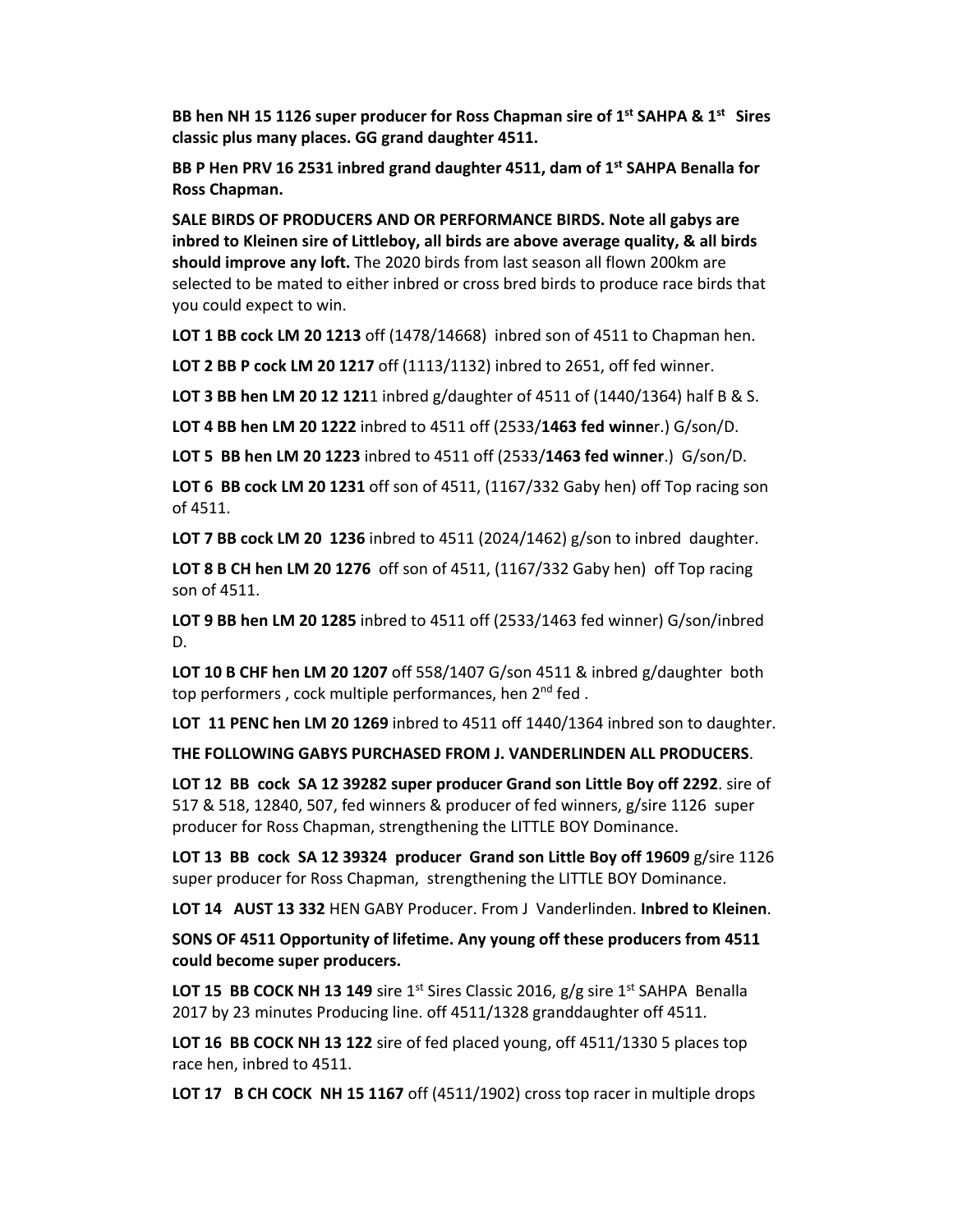**LOT 18 BB COCK NH 15 1179** off ( 4511/14138) Hereman cross, super racer & producer sire of inbred 1981  $4<sup>th</sup>$  sires classic 2020 g/sire NRC 1349, betting QRP by 32m/m. great back cross to inbred of 4511.

**LOT 19 BB COCK LM 16 1440** inbred son (4511/507 sister to 518 & 517)strengthening the LITTLE BOY Dominance. Brother to 1462 & 1463 fed winner.

**LOT 20 BB COCK LM 16 1478** inbred son ( 4511/517 sister to 507 & 518 highly inbred to Little Boy. strengthening the LITTLE BOY Dominance. Great future breeder.

**DAUGHTERS OF 4511 Opportunity of lifetime. Any young off these producers from 4511 could become super producers.**

**LOT 21 BB hen CC 13 1364 Ring cut off**. Daughter of 4511/973 national winner. Proven producer.

**LOT 22 BB HEN NH 12 1238** off(4511/1066 All Age Derby winner, 1238 dam of 1st fed Yamba 427km @ 1227.6 m/m. good producer.

**LOT 23 BB HEN NH 15 1129** off (4511/14138) Hereman cross producer dam 1564, 3<sup>rd</sup> APC MARLA 947km 2019, grand dam1981 4<sup>th</sup> Sires Classic 2020.

**LOT 24 BB HEN NH 15 1168** off 4511/1902 sister to 1167 top racing cock.

**LOT 25 BB HEN LM 16 1462** inbred off 4511/507 sister to 517 , 1471 fed winners.

**LOT 26 BB HEN LM 16 1463** inbred **1ST FED EQUAL 2ND FED , EQUAL 2ND FED WITH 1471** fed winner,off 4511/507, SISTER TO 1462.)

### **Grand/sons/daughters etc.**

**Lot 27 NH 14 517 HEN** OFF (39282/1433) **SUPER RACER & PRODUCER**, **1ST FED 1ST FED 3RD FED 4TH FED** g/d 4511 inbred to Little Boy.Strengthening the LITTLE BOY Dominance.

**LOT 28 AUST 14 12840** COCK off (39282/1433) **3rd FED** hurt wing as young **Equal 3rd** next year then stopped,sire of 1164. Strengthening the LITTLE BOY Dominance.

**LOT 29 BB COCK LM 16 1412** off (39282/1433)brother to above.Strengthening the **LITTLE BOY Dominance.**

**LOT 30 BB HEN LM 16 1471** off (39282/1433) sister to above, top racer **1st Fed, equal 2nd FED, equal 2nd Fed, with 1463**. Strengthening the LITTLE BOY

Dominance.

**LOT 31 BB P HEN NH 15 1132** top racer **!st FED, 2nd FED, 2nd FED**, off 518/502 inbred g/son to g/d, grand dam of Queensland winner NRC faster than QRP winner.

**LOT 32 NH 15 1164 BBF HEN** flown by junio**r 3 combine places**. (12840/526) inbred G/son to G/d. Strengthening the LITTLE BOY Dominance.

**LOT 33 BB HEN LM 16 1404** Off brother sister (12840/517) lightly used Producer. Strengthening the LITTLE BOY Dominance.

**LOT 34 BB P HEN LM 17 2536** off 2 supers (39282/1433) Federation winning pairing. Strengthening the LITTLE BOY Dominance.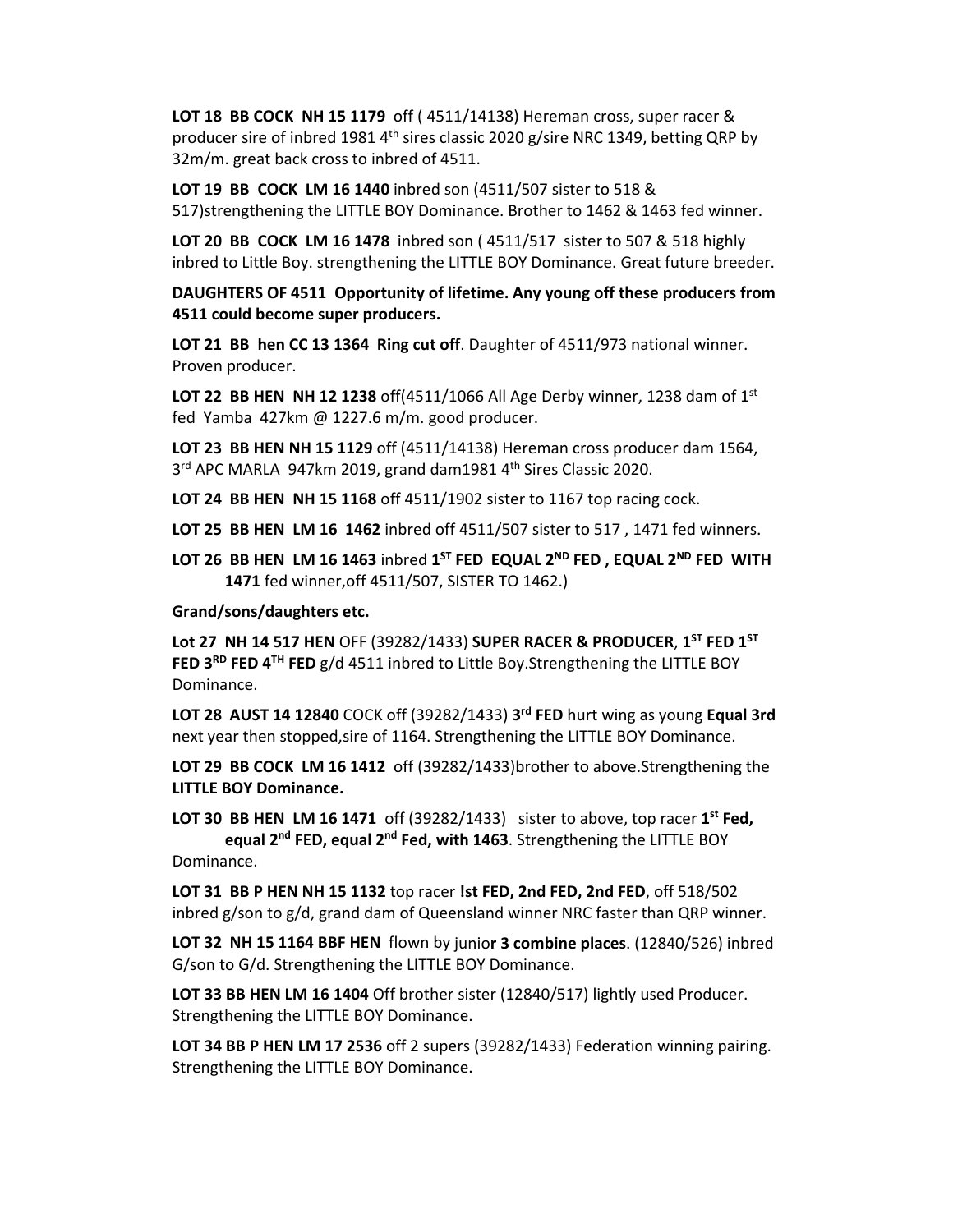**LOT 35 BB HEN LM 17 2535** off (1179/517) off 2 racers & producers. Strengthening the LITTLE BOY Dominance.

**LOT 36 BB COCK LM 17 2534** off ( 1179/517) off 2 racers & producers. Strengthening the LITTLE BOY Dominance.

**LOT 37 BB cock NH 15 1113** Gaby (VHA 10 15756/2651) top racer,off gaby mating to super pied 2651 line.

**LOT 38 BB P cock LM 16 1454 (CULLED)** off (1231/2651) inbred, grand son 4511 and pied producer line. Strengthening the LITTLE BOY Dominance.

**LOT 38 ( REPLACEMENT COCK ) BB F COCK NH 14 518** off ( 39282/1433 ) **super producer** sire of 1132 ( 3 FED Places and 3 other birds to multi drop and fed places birds. 518 is nest mate of 517, brother 1471, both fed winners.

**LOT 39 BCH cock NH 14 558** 3 top races cock in top 7 of fed, when 1<sup>st</sup> cocks race. Uncle to Ross Chapman's cock 1120 supper producer.

**LOT 40 BB hen LM 18 1522** good racer **6th fed** 627 km off (1167/1471 fed winner)

**LOT 41 BB cock LM 16 1434** inbred to 4511 off brother ofsires classic winner ( 871/874 inbred hen)

**LOT 42 BB cock LM 18 2024** good racer off ( 1478/14625) inbred son off ( 4511/ 517 fed winner) to Chapman hen. Great cock to start with.

**LOT 43 BB P cock LM 20 1245** consistent toss bird, inbred to 4511 off (1434/1352) F4 to F3 generation Great cock to start with.

**LOT 44 BB hen LM 20 1284** consistent toss bird inbred to 4511 off (2533/1463 fed winner daughter of 4511) F2/F1 generation G/SON/D.

**LOT 45 BBP cock LM 20 1232** off (2537/1164) uncle to niece, son of 39282 to daughter 12840 top line.

**LOT 46 B Hen LM 20 1234** off (1586/2451) distance cross to inbred hen off producing son to producing daughter of 4511.

**LOT 47 B P cock LM 20 1274** off (1113/332) gaby off pied Producer to Gaby hen.

**Some young birds that will help lift breeding.**

**LOT 48 Penc Cock NH 21 645** inbred off (1440/332) inbred son of 4511 to Gaby hen.

**LOT 49 BB cock NH 21 611** inbred off (149/1364) half brother/sister mating off 4511, 149 is sire of 1196, 1<sup>st</sup> Sires Classic &  $GG/SIRE$  of 1<sup>st</sup> SAHPA Benalla by 23 minutes 707km. off producing son of 4511 to 4511 daughter). Producing Line.

**LOT 50 B pied Cock NH 21 637** off ( 558/1522 6th FED) both top performed fed birds. Inbred to 4511.

**LOT 51 B B HEN NCF 19 2451** inbred off (1470/1238) both off 4511 **two top** producers, Great future for this hen.is hen.

**LOT 52 BB F HEN LM 18 1517** Inbred off (1179/517) both super racers & producers, Another exceptional future for this hen.